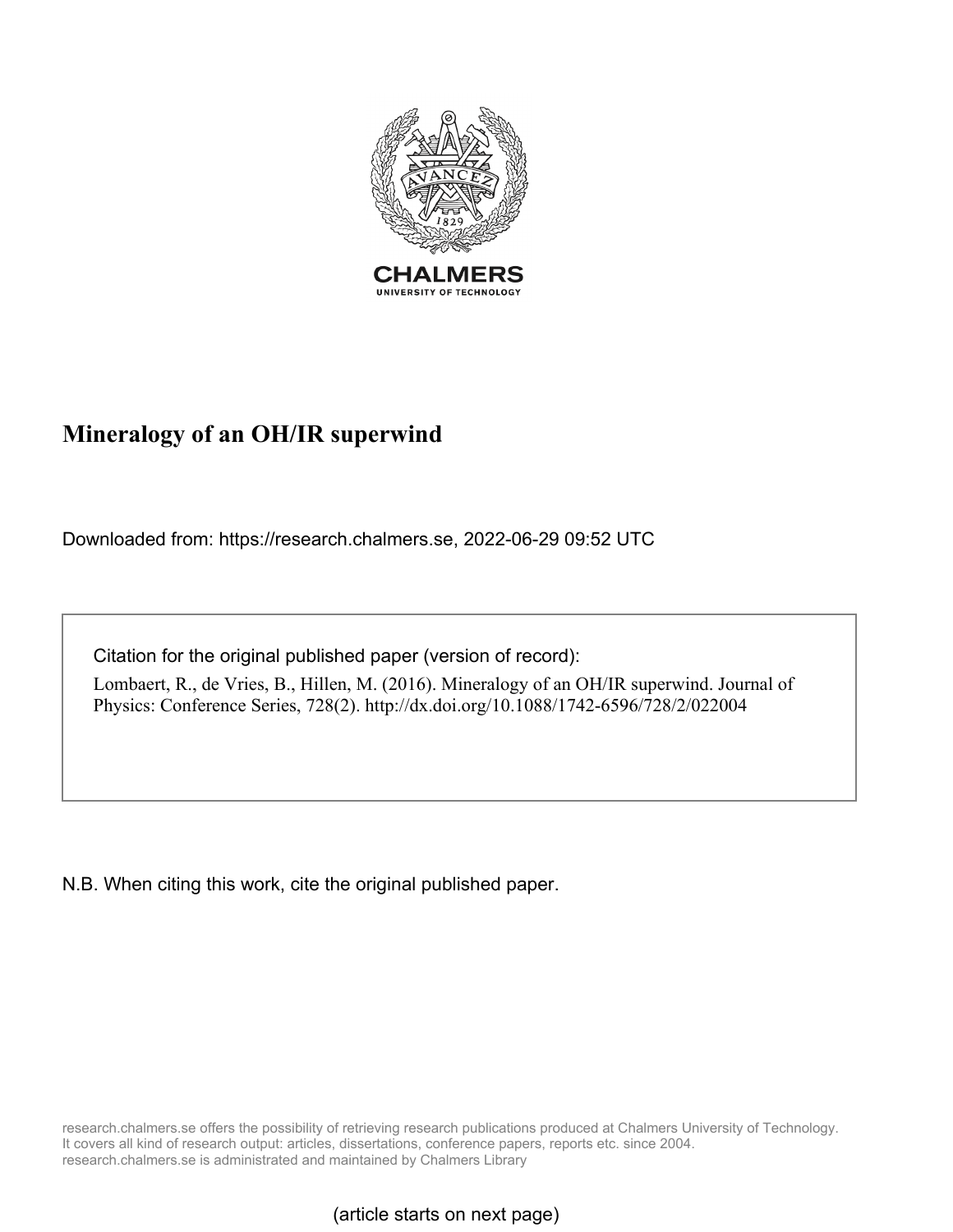## Mineralogy of an OH/IR superwind

R. Lombaert<sup>1</sup>, B. L. de Vries<sup>2</sup> and M. Hillen<sup>3</sup>

<sup>1</sup> Chalmers University of Technology, Department of Earth and Space Sciences, Onsala Space Observatory, 439 92 Onsala, Sweden

<sup>2</sup> ESA, Scientific Support Office, Directorate of Science and Robotic Exploration, European Space Research and Technology Centre (ESTEC/SRE-S), Keplerlaan 1, 2201 AZ Noordwijk, The Netherlands

 $^3$  KU Leuven, Instituut voor Sterrenkunde, Celestijnenlaan 200D B-2401, 3001 Leuven, Belgium

 $E$ -mail:  $<sup>1</sup>$  robin.lombaert@chalmers.se</sup>

Abstract. The mineralogy of the dense, dusty superwind of OH/IR stars can provide important constraints for understanding the dust formation process as well as the acceleration of the wind. We aim to model the ISO-SWS spectrum of the OH/IR star OH 30.1-0.7 in detail by reproducing the slope of the spectral energy distribution in the continuum regions between 3 and  $8 \mu$ m and 12 and 15  $\mu$ m. In addition to metallic Fe, we find that larger amorphous olivine grains of size on the order of  $1 \mu m$  may also contribute to the continuum emission. We report here on the preliminary model results and discuss their validity given the important assumption of a 1D spherically symmetric stellar wind.

#### 1. Introduction

When cool stars with intermediate main-sequence masses  $(5-8 M_{\odot})$  ascend the asymptotic giant branch (AGB) they form an O-rich outflow with both a dusty and a gaseous component. These objects can lose mass at rates as high as  $(\dot{M} \sim 10^{-4} \text{ M}_{\odot}/\text{yr})$  causing them to be enshrouded by a dense, dusty superwind [1, 2]. Bright hydroxyl (OH) maser emission and strong infrared (IR) dust emission allow them to be classified as OH/IR stars, many of which are long-period (up to 2000 days) Mira pulsators with a luminosity of  $\sim$ 1-5×10<sup>4</sup> L<sub>⊙</sub>.

The high mass-loss rate and cool stellar atmosphere lead to high-density environments in the inner wind where large amounts of dust can form. Constraints on the dust formation process can be inferred by modelling the mineralogy of the stellar wind. The general shape of the spectral energy distribution (SED) is relatively well understood. Two strong absorption features at 10 and 18  $\mu$ m indicate the presence of amorphous oxygen-rich silicates, including olivine [3, 4]. Other oxygen-rich minerals have been suggested to contribute in the mid-IR as well, such as alumina [5]. However, an additional source of continuum opacity was still needed to explain the lack of visual and near-IR flux from these sources. Kemper et al. (2002) suggested that a small abundance of metallic Fe, a solid-state form of Fe atoms, can readily provide this source of continuum opacity in oxygen-rich environments [6].

Metallic Fe can provide the missing continuum opacity, and can help to reproduce the overall shape of the SEDs of OH/IR stars. However, it remains difficult to reconcile the near-IR slope between 3 and 8  $\mu$ m with the mid-IR flux between 10 and 30  $\mu$ m.A second contributor to the continuum opacity that allows to change the near-IR slope can alleviate this issue. Here, we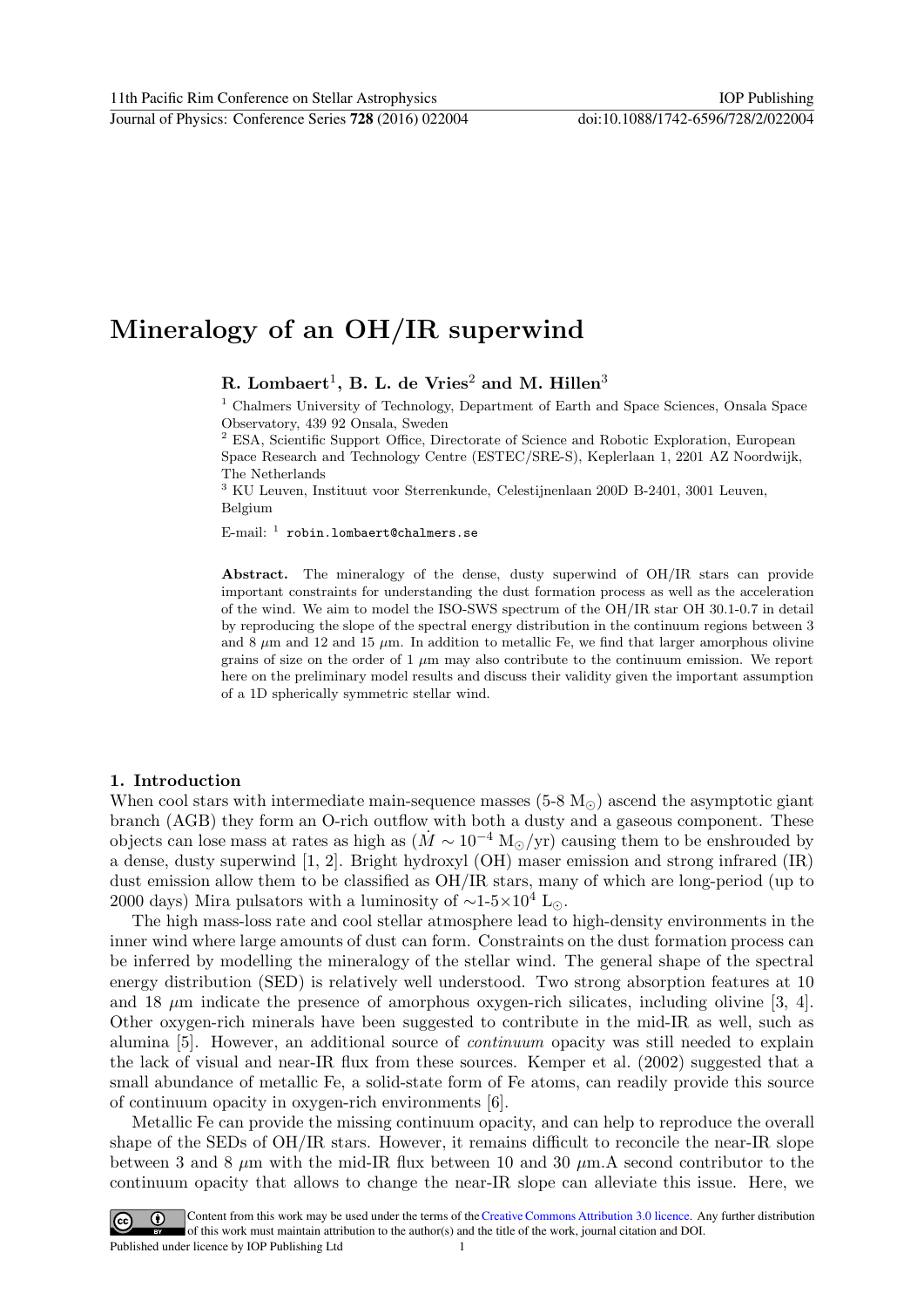

**Figure 1.** The SED of OH 30.1-0.7 is shown in black (ISO-SWS at  $\lambda < 45 \mu m$  and Herschel-PACS at  $\lambda > 45$   $\mu$ m), overlayed with four models that include olivines with a grain size distribution up to different maximum grain sizes as indicated in the figure. The 12-15  $\mu$ m region is highlighted.

report on a work in progress to show that micron-sized dust grains can provide a solution. We apply this idea to the dusty stellar wind of the OH/IR star OH 30.1-0.7. The results will be published in an upcoming paper and we refer to that paper for further details.

#### 2. Data and Modelling

We use the *Short Wavelength Spectrometer* (SWS) observed with the *Infrared Space Observatory* (ISO) and the Photodetecting Array Camera and Spectrometer spectra observed with the Herschel telescope, shown in Fig. 1. The relative flux calibration uncertainty between short and long wavelengths in the ISO-SWS spectrum is estimated to be 10%.

We calculate models with the radiative-transfer code  $MCMax$ , which self-consistently determines the dust temperature profile and resulting SED [7]. We assume a spherically symmetric expanding stellar wind with a terminal velocity of  $v_{\infty,g} = 18 \text{ km s}^{-1}$ , as constrained by the low-J CO lines observed for this source, and find a mass-loss rate of  $\dot{M}_{\rm d} = 2.5 \times 10^{-6}$  $M_{\odot}/yr$ . The outer radius is taken to be 7600 AU to reproduce the relatively low flux in the far-IR. This is in agreement with the short-superwind scenario reported by de Vries et al. 2014 [8], although the size we use is a factor of three larger. The tenuous wind at radii larger than the outer radius of 7600 AU does not contribute significantly to the IR flux. We calculate the pressure-dependent dust condensation temperature for each species [9] and derive an inner radius of the wind of  $R_{i,d} = 22-45$  AU. The dust is composed of the amorphous olivine  $(Mg_xFe_{1-x})_2SiO_4$ with  $x = 0.5$  and  $x = 1$ , the amorphous pyroxene MgSiO<sub>3</sub>, the alumina Al<sub>2</sub>O<sub>3</sub>, and metallic Fe. For completeness we also include crystalline silicates, i.e. forsterite and enstatite [10], and water ice [11], but these species do not have a significant effect on the overall shape of the SED. We assume an MRN grain size distribution [12] given by

$$
\frac{n_{\rm d}}{da} = A n_{\rm H} a^{-3.5}, a_{\rm min} < a < a_{\rm max} \tag{1}
$$

where A is a constant factor,  $n_H$  is the hydrogen number density and a is the grain size varying between minimum and maximum values. The minimum grain size is always  $0.01 \mu m$  and the maximum grain size is varied between 0.1 and 10  $\mu$ m. We use a dust grain shape model given by the distribution of hollow spheres (DHS [13]). The resulting mass extinction opacities are shown in Fig. 2 for metallic Fe and for amorphous olivine with different maximum grain sizes.

#### 3. Results and discussion

Preliminary results indicate that metallic Fe alone cannot account for the near-IR slope below 8  $\mu$ m while remaining consistent with the mid-IR flux between 10 and 40  $\mu$ m. In a first step, we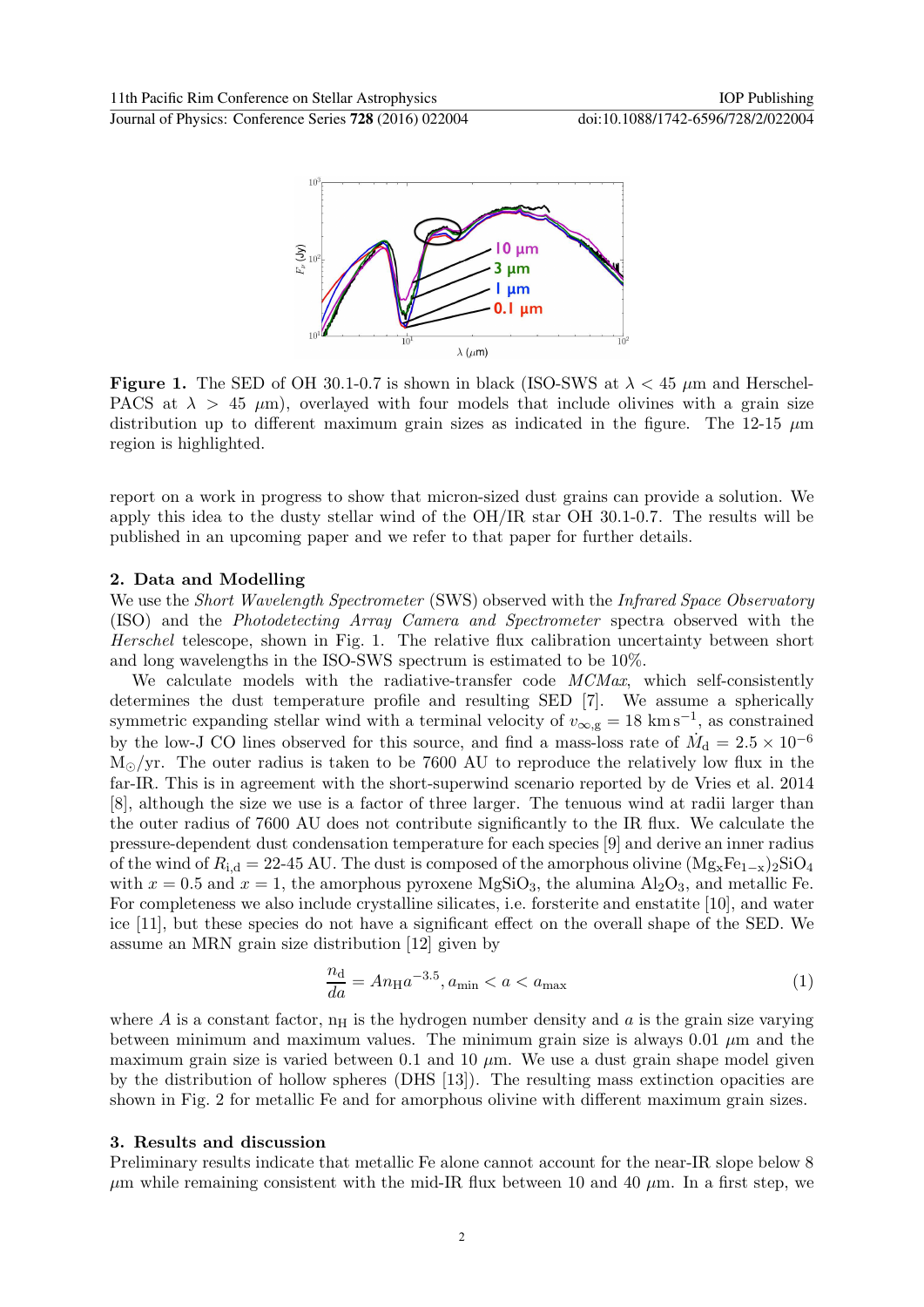

Figure 2. Mass extinction opacities as a function of wavelength for metallic Fe (in red) and the amorphous olivine  $(F_{0.5}M_{0.5})_2SiO_4$  in grain size distributions with several maximum grain sizes (in black, blue and green). The distribution is given by Eq. 1 with a minimum grain size of  $0.01 \mu m$ .

distinguish between increasing the metallic Fe abundance and increasing the overall dust content through the dust mass-loss rate. For a mass-loss rate of  $2.5 \times 10^{-6}$  M<sub>o</sub>/yr we derive a metallic Fe abundance of  $(7 \pm 2)\%$  by mass. While this predicts the overall emission reasonably well in the mid-IR and far-IR wavelength region, the near-IR slope is not reproduced. If we increase the maximum size of the amorphous olivine grains to  $1-5 \mu m$ , however, we can reproduce the slope much better. Fig. 1 shows the resulting model SEDs for four different maximum grain sizes. These models were not optimised to fit the observations. They illustrate instead the effect of varying the maximum grain size of amorphous olivine.

As highlighted in Fig. 1, the spectral slope in the  $12-15 \mu m$  region is also affected by the maximum grain size. The slope in the ISO-SWS observations compares well to that measured by the Infrared Astronomical Satellite. Moreover, the ISO-SWS spectrum between 12 and 15  $\mu$ m is measured within a single subband of the spectrometer. The slope in this short wavelength region is thus very reliable. Two model properties affect this slope. First, the slope at a certain wavelength is significantly affected by the maximum grain size only when the Rayleigh limit is not applicable anymore, i.e. when the maximum grain size becomes similar to or larger than that wavelength. While for smaller grains the 12-15  $\mu$ m region is not affected, the slope does change for maximum grain sizes of 1  $\mu$ m or larger. This translates to a slope change in the SED. Second, the inclusion of  $A_2O_3$  in the dust composition changes this slope. However, when including an  $\rm Al_2O_3$  abundance in line with the solar abundance, the amorphous silicate still dominates the emission at 12-15  $\mu$ m. As a result, the only way to reproduce the 12-15  $\mu$ m slope is to include a grain size distribution with a maximum grain size of  $\sim 1 \mu$ m.

This result is in agreement with recent theoretical findings regarding wind-driving models of oxygen-rich winds. Grain sizes of at least  $0.2 \mu m$  are needed to drive even a low mass-loss rate oxygen-rich wind due to the importance of scattering on otherwise nearly transparent silicate grains [14, 15]. Grains of similar size were detected in the extended atmosphere of the low mass-loss rate oxygen-rich AGB star W Hya [16]. Hence, it is possible that grains of 0.1–0.5  $\mu$ m in size are common in the stellar winds of oxygen-rich AGB stars. Given the much higher mass-loss rates in OH/IR stars, it may be possible that grains can grow to even larger sizes. Interestingly, µm-sized grains may also exist in the interstellar medium, even though there is a preference for carbon-based grains rather than silicate grains [17].

Finally, we note that some of our assumptions may affect these results. We model the source with a spherically symmetric stellar wind, which may not be justified for OH 30.1-0.7. Data taken with MID-infrared Interferometric instrument at the Very Large Telescope Interferometer array indicate that the source appears smaller in the plane of the sky than predicted by our radiative